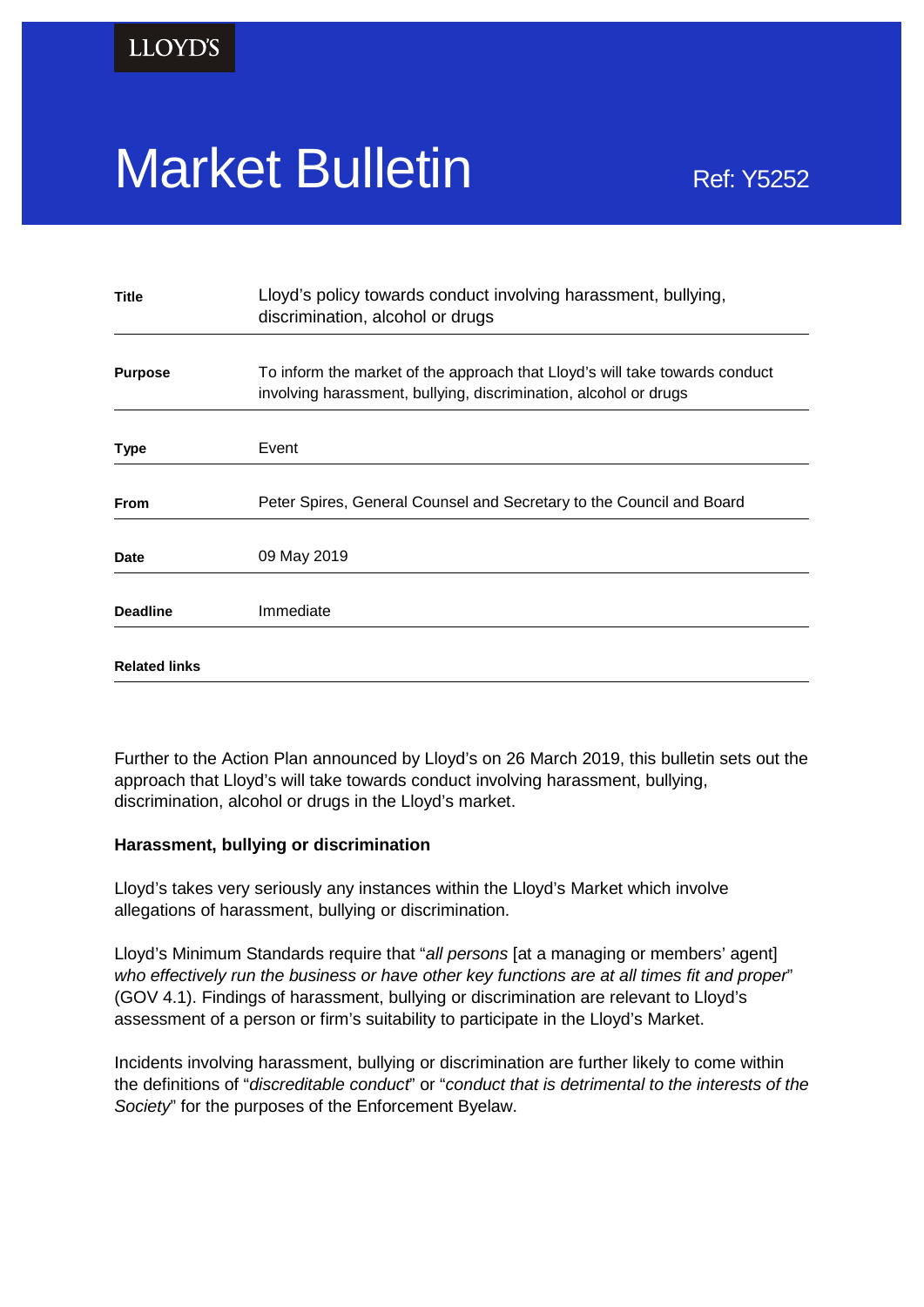# **Alcohol and drugs**

Lloyd's considers that drinking alcohol while engaged in business activities within the market may impair the performance of individuals. Lloyd's believes that increasingly the avoidance of all alcohol is being accepted as best practice by businesses.

In the most serious cases, where consumed irresponsibly, alcohol may be a relevant feature in findings of misconduct, either as an aggravating feature to another disciplinary offence and/or the consumption may result in a standalone offence.

Conducting Lloyd's business or representing a Lloyd's business under the influence of alcohol can merit disciplinary action by Lloyd's where:

- it leads to negligent or reckless underwriting or other business activities.
- it leads to unprofessional conduct.
- it is an aggravating factor in harassment or bullying.

The consumption or possession of drugs is likely to be a criminal offence in its own right, which Lloyd's will be obliged to report to the police, as well as taking its own enforcement action.

#### **Lloyd's expectation of firms operating in the Lloyd's Market**

In relation to matters involving harassment, bullying, discrimination or misconduct related to alcohol or drugs, firms operating in the Lloyd's market are expected to:

- Have appropriate policies in place to prevent and, if necessary, deal with such behaviour.
- Report any such issues to Lloyd's where they may amount to misconduct (see paragraph 4 of the Lloyd's Enforcement Byelaw).
- Take robust and appropriate action.

Should firms not meet Lloyd's expectations in these respects, Lloyd's may take action against the firms themselves, in addition to any individuals involved in misconduct.

In relation to managing / members' agents this may include:

- Reviews of managing or members' agents where issues of systems or culture arise. This may result in conditions or directions being imposed on a firm to take action.
- For individuals holding a senior position at a managing or members' agent, the removal of approval to hold that position.
- Removal of an individual's Annual Subscriber pass.
- Enforcement action for matters amounting to misconduct either against an individual or against the firm.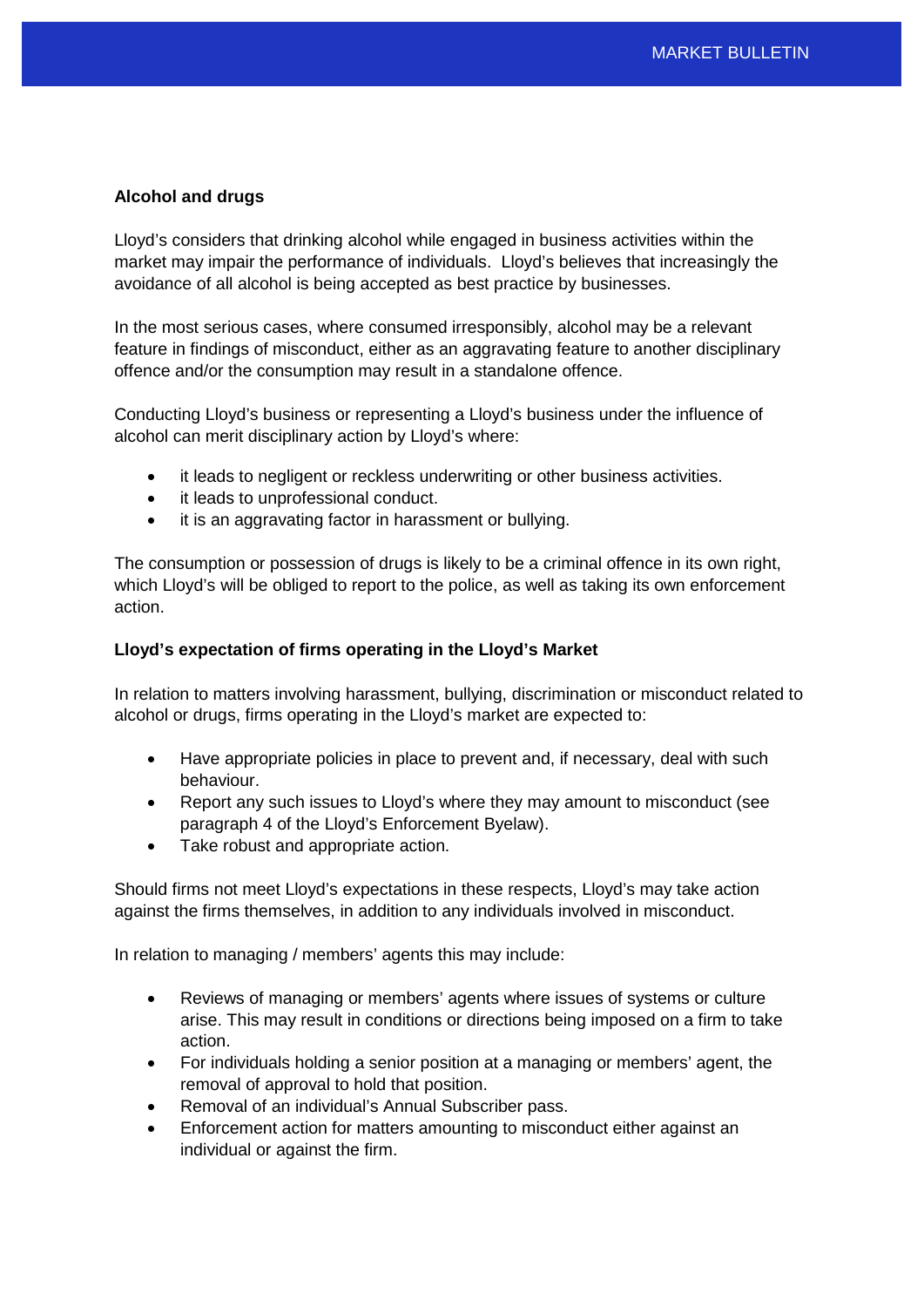In relation to brokers:

- Removal of an individual's Annual Subscriber pass.
- In the most serious cases, the deregistration of the firm as a Lloyd's Broker.

In relation to coverholders:

• The deregistration of the firm as a Lloyd's approved coverholder (or the imposition of conditions on its approval)

In relation to members or their controllers:

• Revocation of membership of the member (or the imposition of conditions on their continued membership)

In relation to all of the above, it is important to emphasise that Lloyd's can and will have regard not only to the actions of individuals, but also to the actions of the firms that employ those individuals. While it is important to tackle the acts of individuals when they arise, of equal importance is the culture of the firm for whom the individual works and whether it supports or tolerates a culture of unacceptable personal behaviour towards others. Therefore, where there is found to be inappropriate behaviour involving harassment, bullying, discrimination, drugs or alcohol it would normally be expected that there is some consideration of the culture of the firm that employs the individual.

# **Market Supervision & Review Committee – Update to the Principles of Enforcement Action**

The Market Supervision & Review Committee (MSARC) is the Board committee that is tasked with overseeing enforcement proceedings that may be pursued by the Society. MSARC has confirmed that it will treat with the utmost seriousness any matter involving harassment (sexual or otherwise), discrimination or bullying or where alcohol or drugs result in behaviour that falls below the standard which is expected of individuals in the market.

MSARC has a number of Principles of Enforcement Action which are being updated to make clear its approach on these matters. These Principles, found at Schedule 5 of the Requirements made pursuant to the Enforcement Byelaw are a non-exhaustive list of circumstances specified by MSARC that are likely to result in enforcement action. The new Principles are as follows:

# "**Principle 10**

*Any act or omission or permitting any act or omission amounting to –*

- *a) the harassment (whether sexual or otherwise) or bullying of another person or persons; or*
- b) *discrimination against a person or persons on the grounds of race, gender or sexual orientation."*